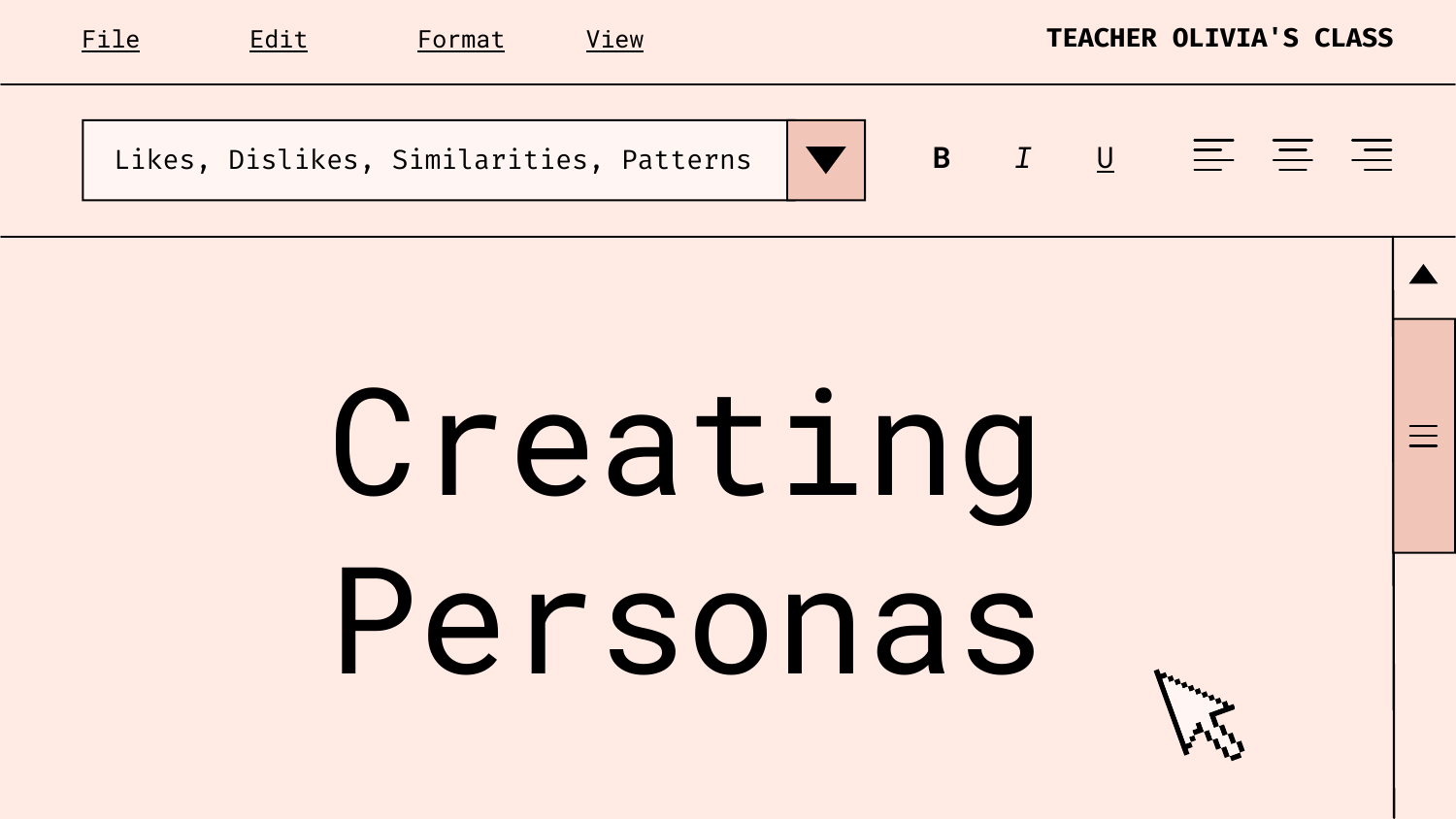### USER INTRODUCTIONS

Mel is a black millennial who works in marketing but wants to shift to work for a tech company. Early on in the pandemic she realized she needed to make a career change and is working towards that goal.

Spends money on going out with friends, concerts, and trips. She also hopes to be able to get a puppy soon, when she moves out of her apartment with roommates.

Bill is a white male who recently celebrated his 60th birthday and is focused on retirement in the next five years. He lives with his wife in a townhouse in Seattle. He feels lucky that he lives near his family. Bill misses his daily bike rides to work but not the daily commute!

Bill has lots of disposable income and enjoys spending money on projects around the house, family trips, and going to nice restaurants.

#### **MILLENNIAL MEL PERSONA**

#### **BOOMER BILL PERSONA**

#### Page 5 **UX PERSONAS**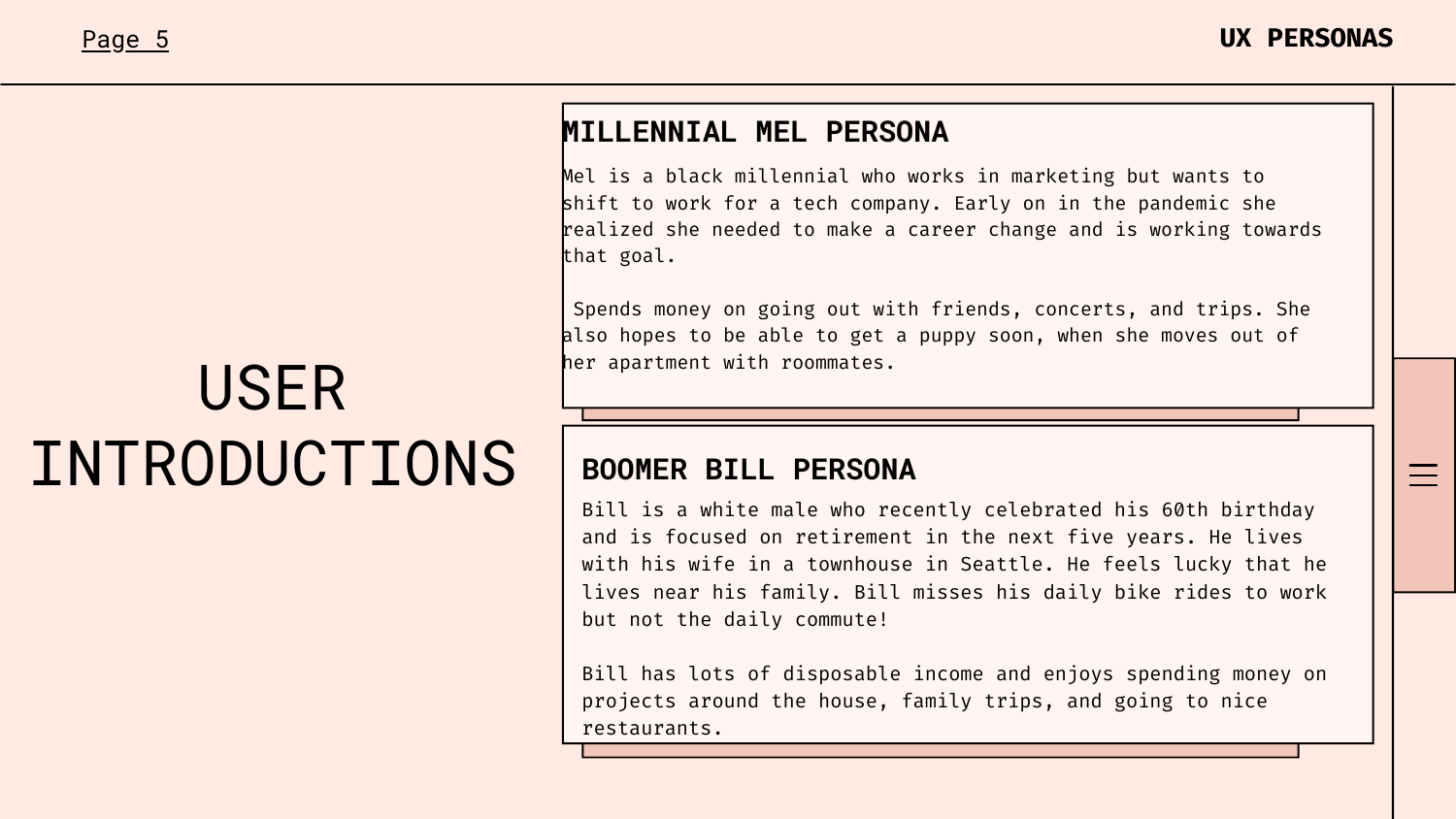## PERSONA 2:MELINEIAL MEL



#### Page 7 **UX PERSONAS**

**MOTIVATION:** MOTIVATED TO WORK HARD AND MOVE FORWARD TO GROW IN CARRER. LESS DISTRACTION BECAUSE SHE COULD NOT GO OUT TO EAT, TO CONCERTS, OR TO BARS.

**PLAN FOR FUTURE:** HOPED THAT THINGS WOULD GET BETTER, FOCUSED ON CAREER AND MAKING A CAREER CHANGE.

**DAILY ROUTINE:** WOULD TRY TO GET DAILY EXERCISE, WORK FROM HOME, AND SPEND TIME WITH FRIENDS AND FAMILY

#### **DEMOGRAPHICS**: LATE TWENTIES, BLACK, SINGLE,EARNS:

90K-150K A YEAR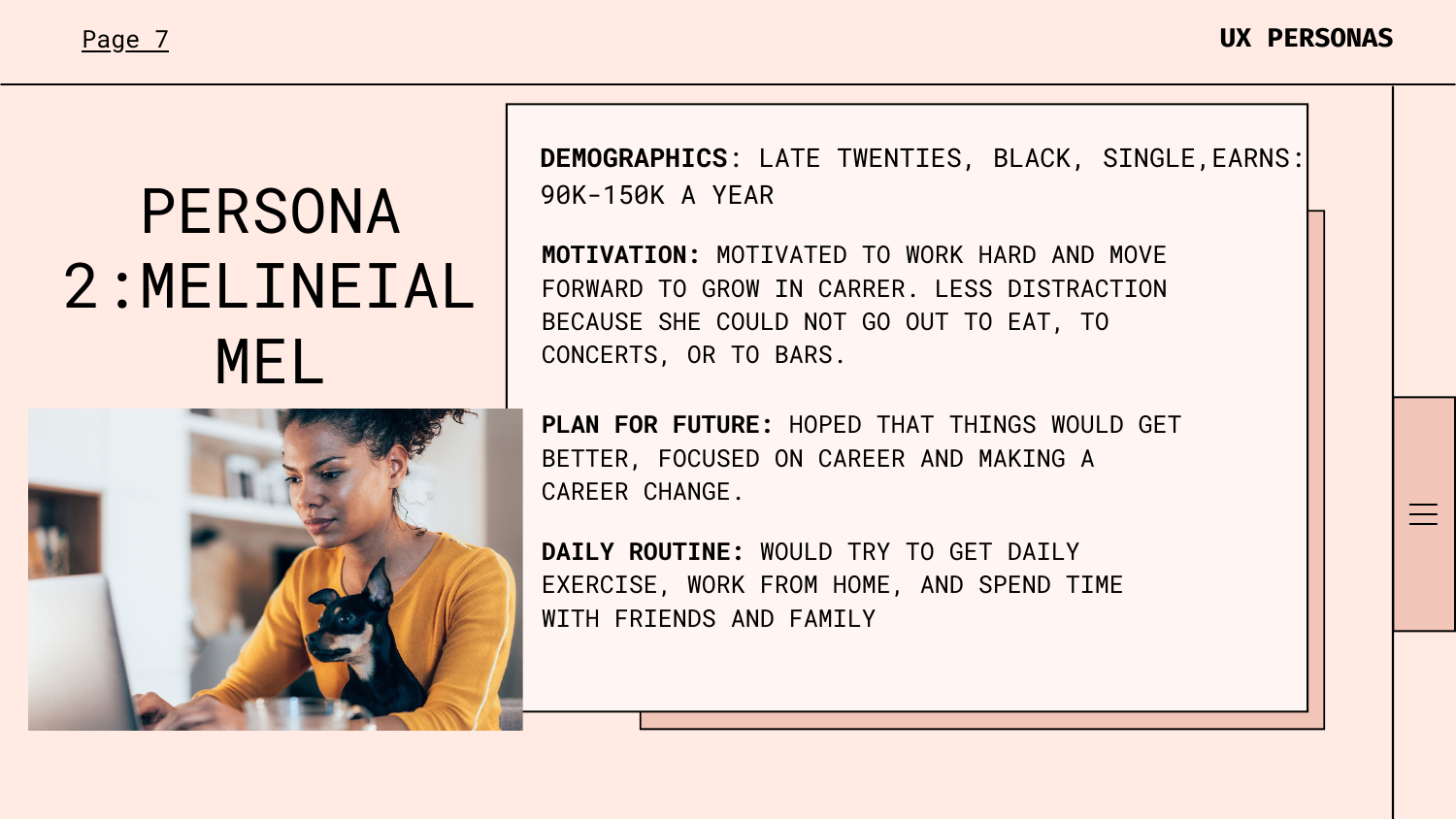## PERSONA 2:MELINEIAL MEL



#### Page 7 **UX PERSONAS CONTINUED...**

**SOCIAL:** TRIED TO STAY IN TOUCH WITH FRIENDS AND FAMILY OVER ZOOM, FACETIME, AND KEEP IN TOUCH WITH LOCAL FRIENDS



**IMPACT OF COVID:** LOTS OF POLITICAL DIVISION AND POSITIVES LIKE EMBRACING A MORE FLEXIBLE WORK SCHEDULE, TIME TO REFLECT ON WHAT IS IMPORTANT IN LIFE, EARLY ON IN COVID LESS PEOPLE WERE DRIVING HAVING A POSITIVE IMPACT ON THE ENVIRONMENT.

**ENTERTAINMENT:** WATCHED TOO MUCH TV, WENT FOR LOTS OF WALKS, WORKED OUT, TRIED TO LEARN NEW SKILLS.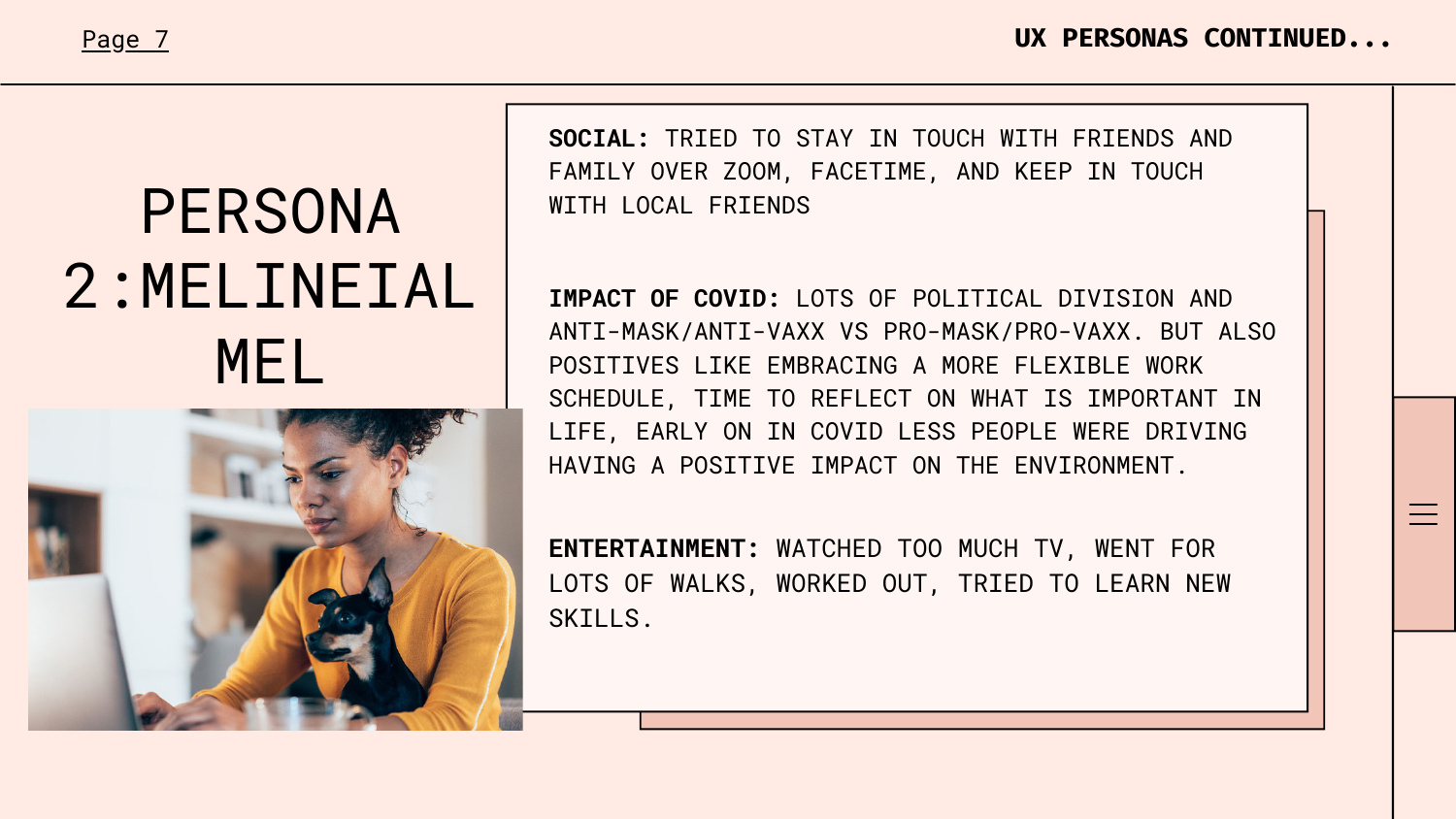### PERSONA 1:BOOMER BILL







**MOTIVATED:** SO MUCH TO BE DISCOVERED WHEN COVID FIRST HIT AND WAS APPRECIATIVE OF BEING ABLE TO WORK FROM HOME

**PLAN FOR FUTURE:** DIDN'T PLAN FOR FUTURE, FOCUSED ON BEING ABLE TO BE WITH FAMILY AND CREATE A #QUARENTEAM

**DAILY ROUTINE:** EMBRACED THE WORK-FROM-HOME LIFESTYLE, APPRECIATED LESS STRESS IN THE MORNING, AND FOCUSED ON WORK/PROJECTS AROUND THE HOUSE.

**DEMOGRAPHICS:** WHITE, MARRIED, EARLY SIXTIES, INCOME: 120K-450K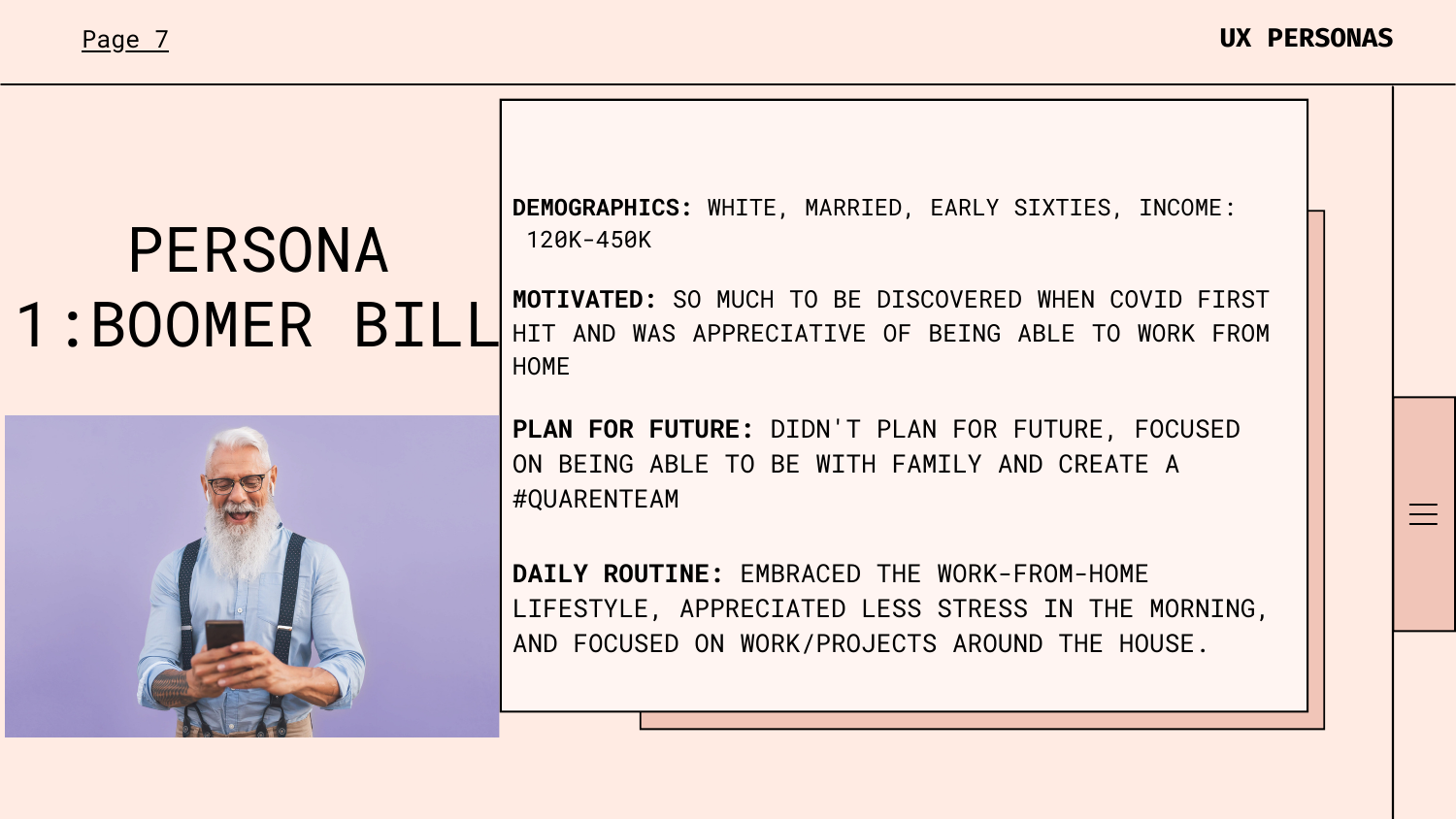### PERSONA 1:BOOMER BILL



#### Page 7 **UX PERSONAS**

**SOCIAL:** ATTENDED A COUPLE OF ZOOM HAPPY HOURS BUT PHONE CALLS/TEXT



**IMPACT OF COVID:** LOTS OF DIVISION AMONGST POLITICAL PARTIES, ANTI-VAXX VS PRO-VAXX AND AN IMMENSE AMOUNT OF STRESS WAS PUT ON THE MEDICAL SYSTEM. THERE WERE ALSO MORE POSITIVE ASPECTS: FLEXIBLE WORK SCHEDULE, POSITIVE IMPACT ON THE ENVIRONMENT (AT FIRST).

**ENTERTAINMENT:** LOTS OF TV, GOING ON WALKS AND DOING PUZZLES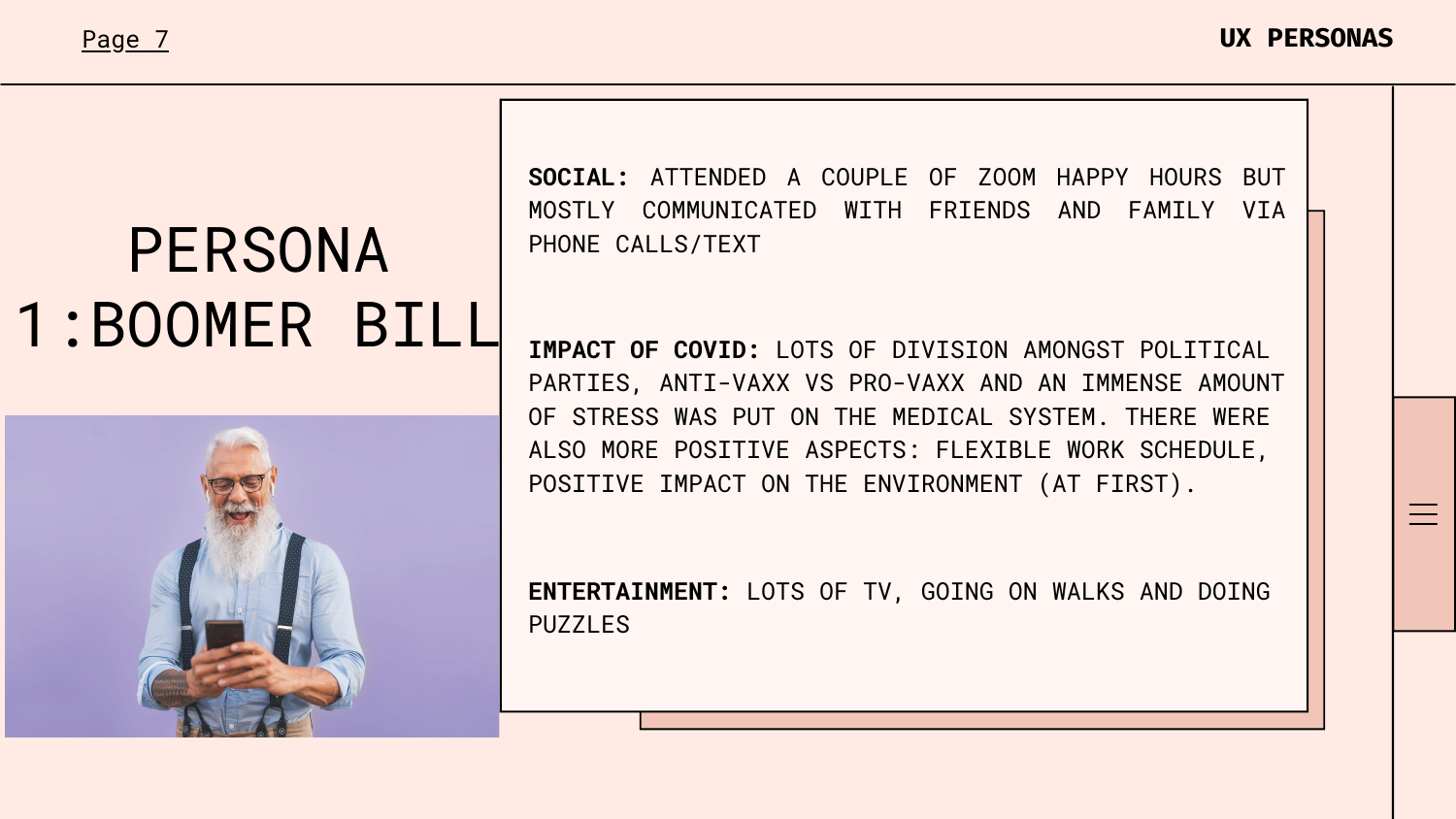### PERSONA 2:MELINEIAL MEL

#### Page 7 **UX PERSONAS**

### **GENERATIONAL COVERAGE** Mellinial

### **HOBBIES / INTERESTS**

### **STATS**

Working out, hiking, cooking, puzzles, zoom nights/cocktails with friends/quarantine pod

Liberal, urban living, Black, 2K disposable income per month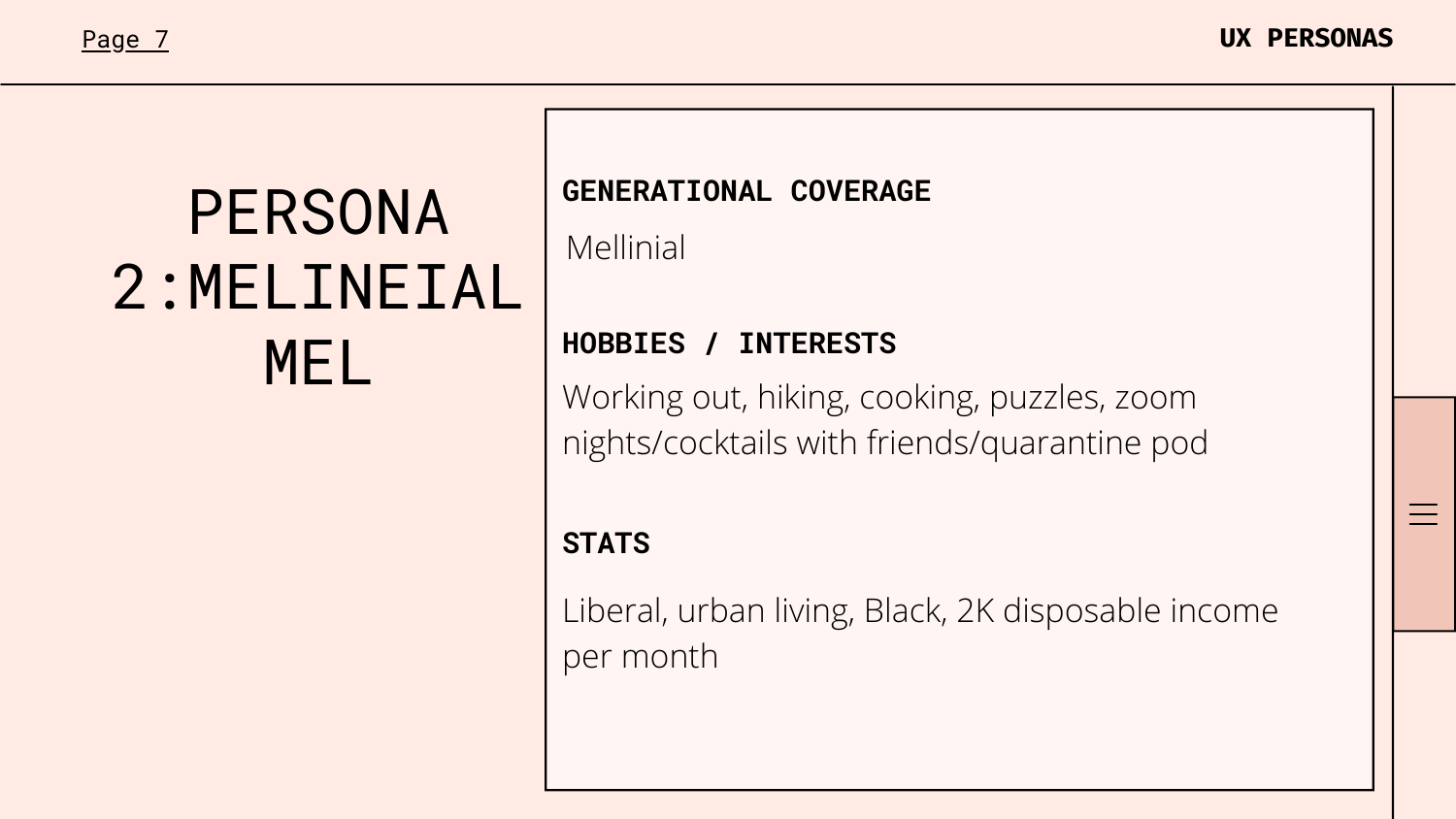### PERSONA 1:BOOMER BILL

#### Page 7 **UX PERSONAS**

#### **GENERATIONAL COVERAGE**

#### **HOBBIES / INTERESTS**

#### **STATS**

late baby boomers

bike riding, cooking, house projects, crossword puzzles

### White, urban lifestyle, liberal, 6K disposable income

per month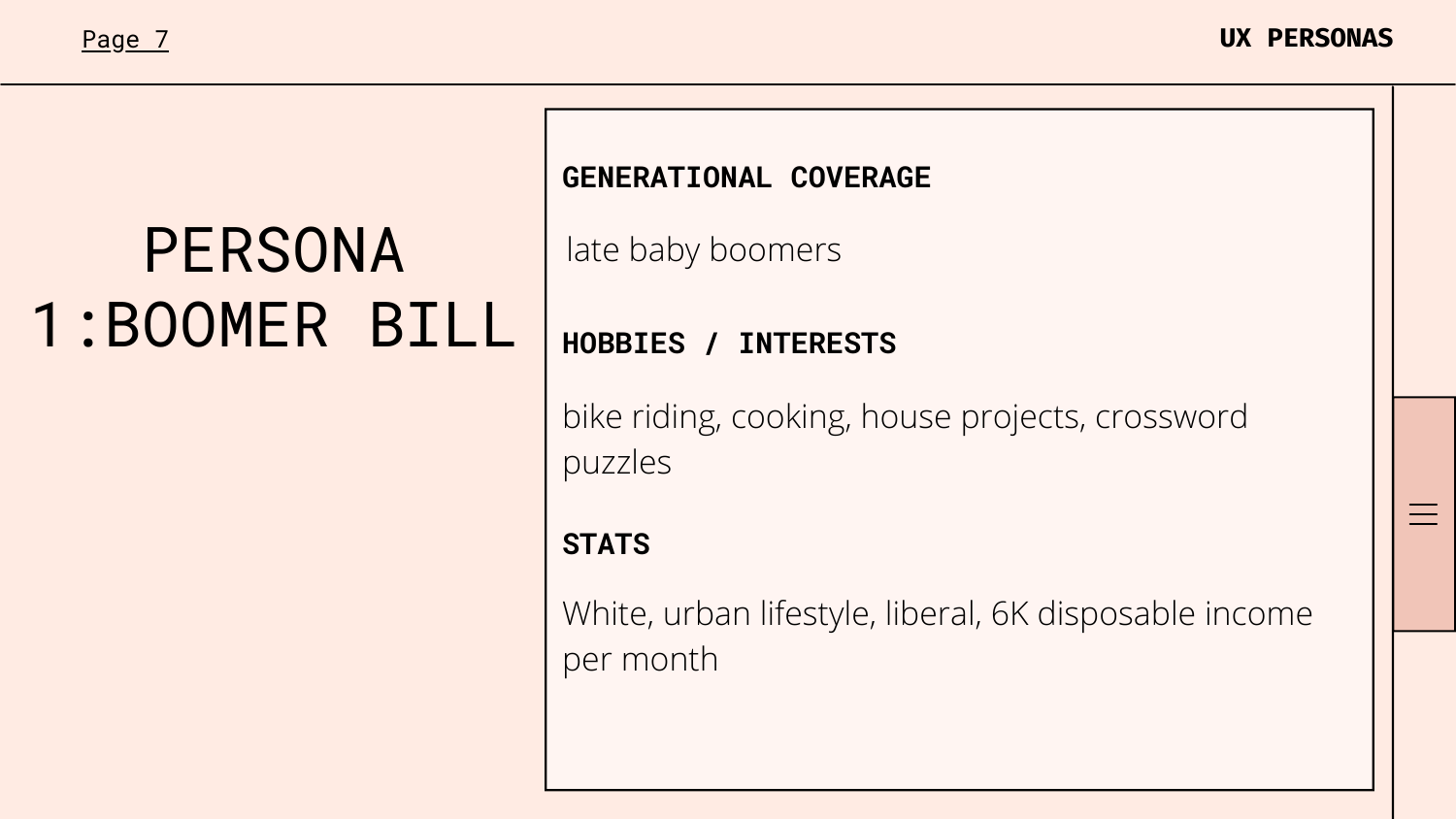# **USER PAIN POINTS & NEEDS: MEL**



**CAREER CHANGE DESIRED:** DUE TO THE AMOUNT OF TIME TO REFLECT, REALIZED NEEDED TO MAKE A CAREER CHANGE. IT WAS CHALLENGING DURING THAT TIME BECAUSE THE ECONOMY WAS IN JEOPARDY AND UNSTABLE.

**LACK OF PERSONAL SPACE:** LIVES WITH THREE OTHER ROOMMATES IN A HOUSE. LACK OF PERSONAL SPACE WHEN EVERYONE IS WORKING FROM HOME.

**CAREER CHANGE DESIRED:** DUE TO LACK OF DISTRACTION, FILLED THE TIME WITH FOCUSING ON CHANGE IN CAREER AND CAREER ADVANCEMENT BY FINDING AN APPRENTICESHIP.

**LACK OF ACTIVITY:** LACK OF OPTIONS TO GO OUT, GO TO CONCERTS, RESTAURANTS, LED TO FEELINGS OF RESTLESSNESS/CABAIN FEVER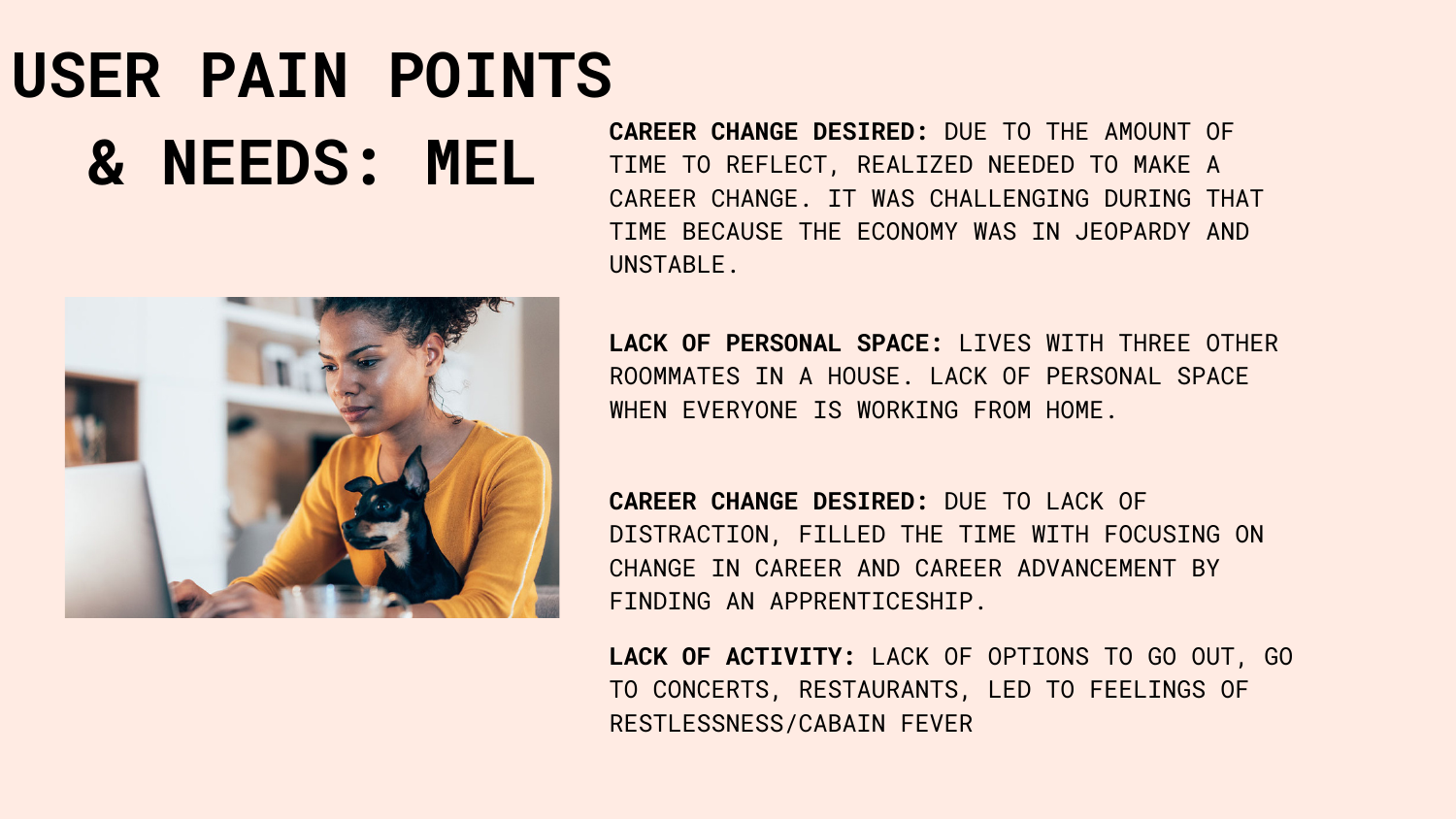# **USER PAIN POINTS & NEEDS: BILL**



**INABILITY TO MAKE PLANS:** DUE TO THE STATE OF THE WORLD IN EARLY COVID, IT WAS CHALLENGING TO NOT BE ABLE TO MAKE PLANS WITH FRIENDS/FAMILY.

**OVERWHELMED BY SOCIAL CHANGE/UNREST:** IN EARLY COVID, THE LACK OF POLITICAL STABILITY AND SOCIAL UNREST CAUSED STRESS AND FRUSTRATION FOR BILL BUT ALSO FROM A SOCIETAL PERSPECTIVE

**APPRECIATION OF LIVING SPACE:** WORKING FROM HOME AND SPENDING SO MUCH TIME AT HOME HAS MADE BILL EVEN MORE GRATEFUL TO HAVE A NICE HOME WITH PLENTY OF SPACE.

**EMBRACED NEW ROUTINES:** ENJOYED WORKING FROM HOME AND NOT HAVING TO COMMUTE TO WORK EVERYDAY.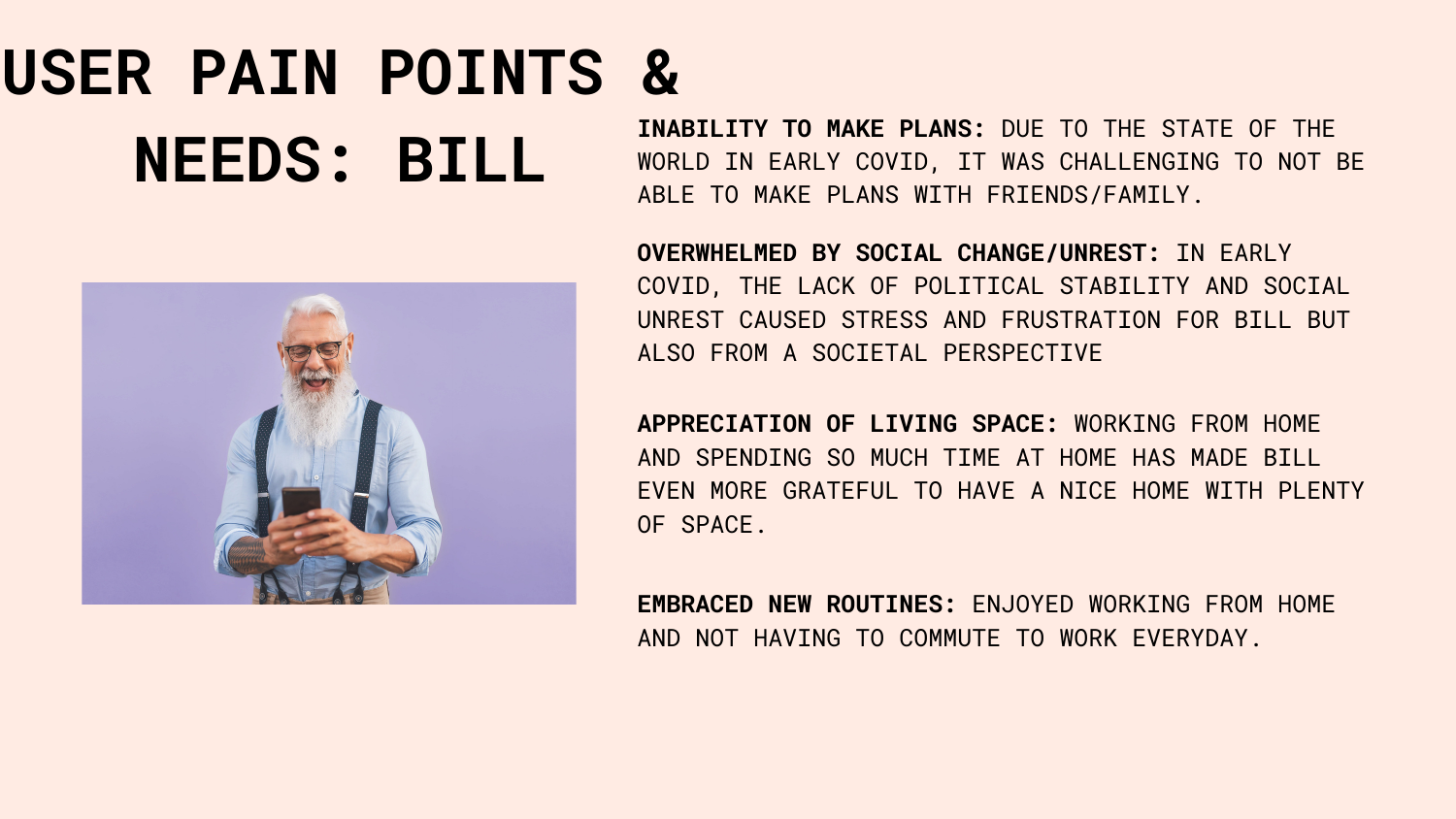### **CONTENT & SERVICES: MEL**



Dove into tracking the news, especially politics leading up to the 2020 election and other services like: *NPR, New York Times.*

Watched all of the content on streaming services: Netflix, Hulu, AppleTV etc.

Also watched more reality TV than before, shows like *Love Is Blind* and *Tiger King*.

Started watching more shows, clips on YouTube, like *Some Good News* and *Bon Appetit* vdeos (before the pay disparity controversy).

increased online shopping, even more than before, especially for household items or furniture, something I Mel spent less money on before Covid.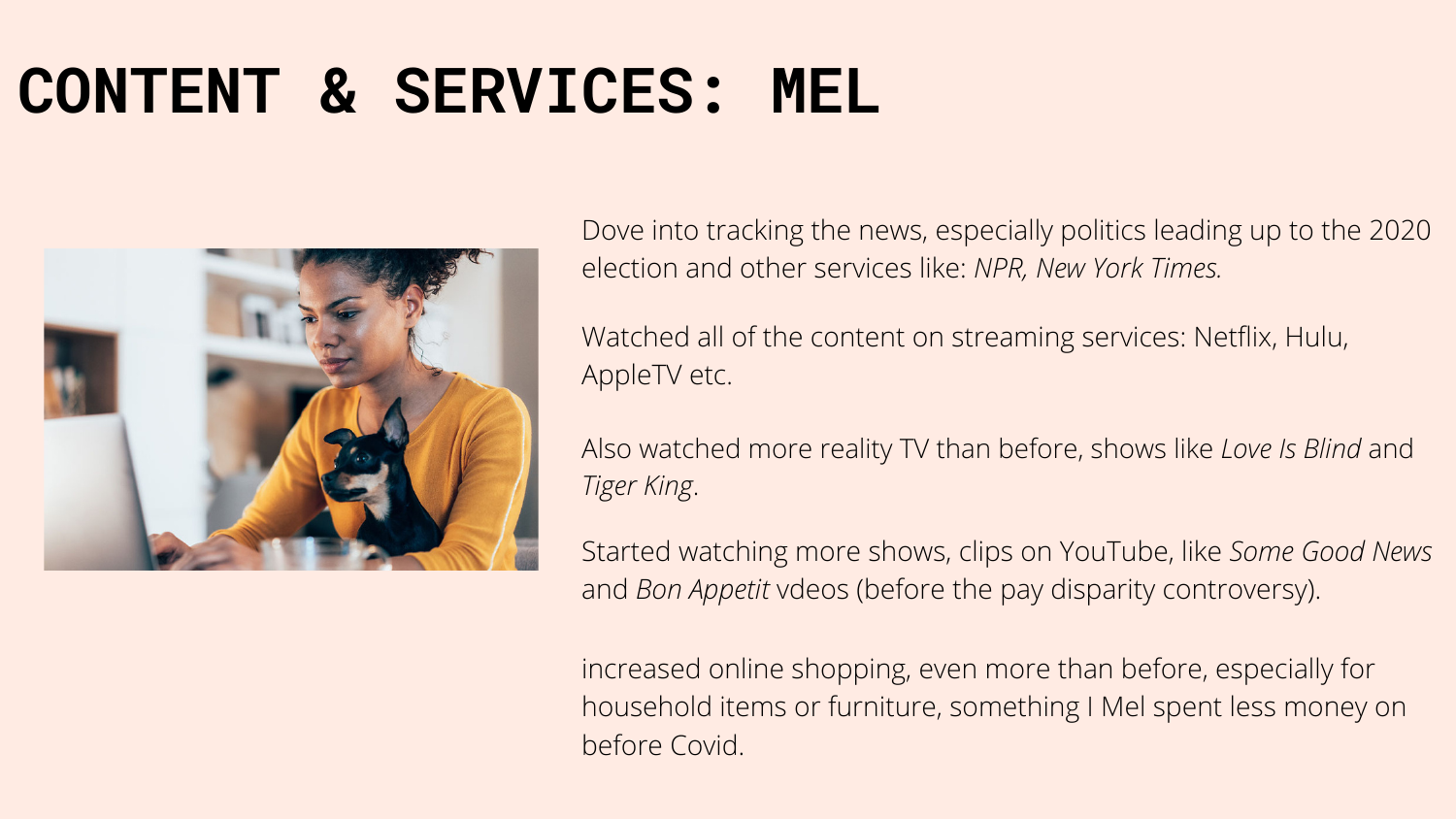# **CONTENT & SERVICES: BILL**



Streaming services; Netflix, Apple TV, Amazon Prime

Used Washington Public Health website to track information

about Covid

Heavily read the news: *NPR, New York Times, Seattle Times*

Increased buying household products and supplies on Amazon Prime, did not buy groceries online.

Started attending more virtual events like, Town Hall Seattle lectures